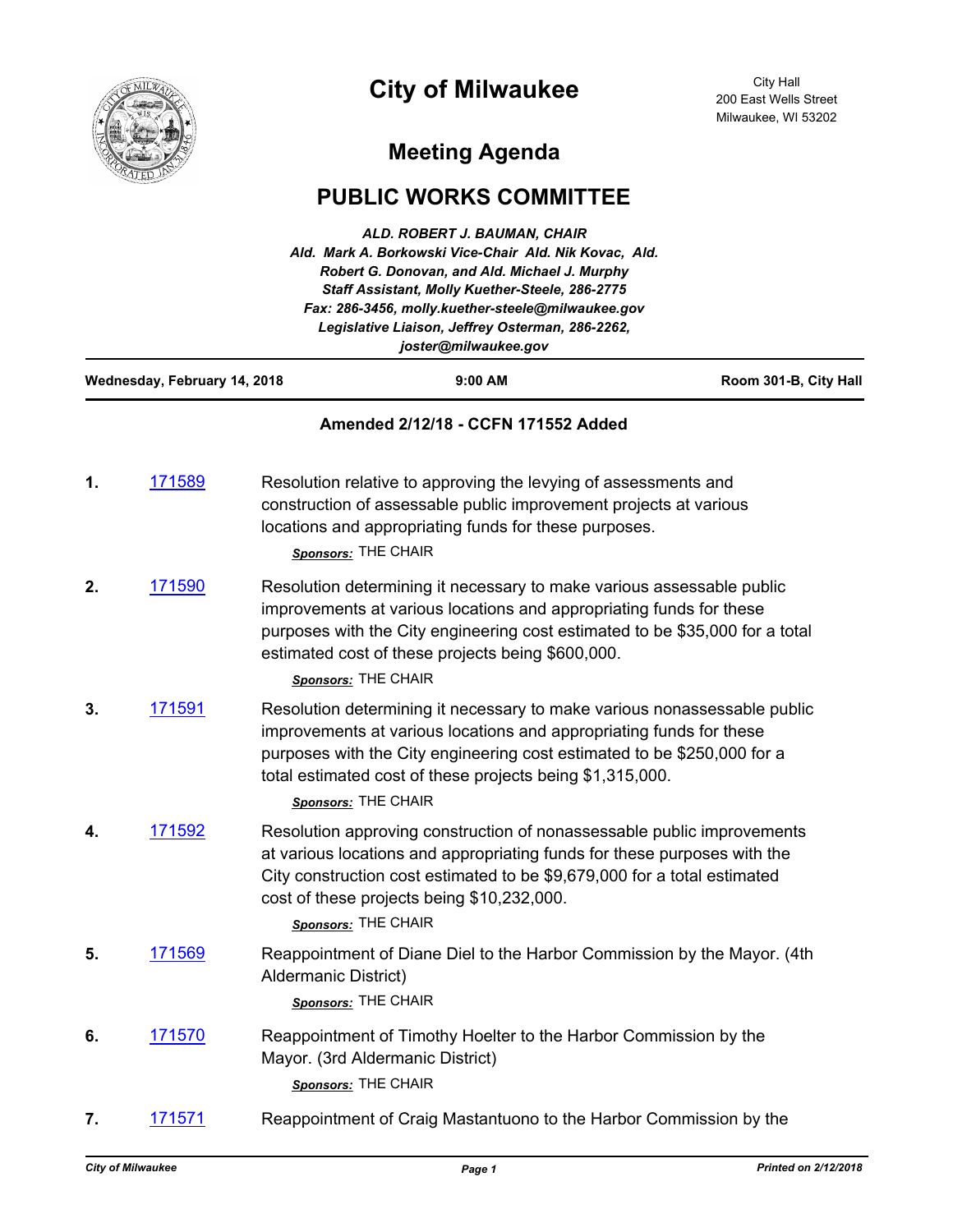| Mayor. (3rd Aldermanic District) |  |
|----------------------------------|--|
| Sponsors: THE CHAIR              |  |

- **8.** [171572](http://milwaukee.legistar.com/gateway.aspx?m=l&id=/matter.aspx?key=47432) Reappointment of Ron San Felippo to the Harbor Commission by the Mayor. (4th Aldermanic District) *Sponsors:* THE CHAIR
- **9.** [171573](http://milwaukee.legistar.com/gateway.aspx?m=l&id=/matter.aspx?key=47433) Reappointment of Kathleen Smith to the Harbor Commission by the Mayor. (10th Aldermanic District)

*Sponsors:* THE CHAIR

**10.** [171667](http://milwaukee.legistar.com/gateway.aspx?m=l&id=/matter.aspx?key=47538) Resolution approving a 2018 Three-Year Statement of Intentions for the Port of Milwaukee.

*Sponsors:* Ald. Borkowski

**11.** [171553](http://milwaukee.legistar.com/gateway.aspx?m=l&id=/matter.aspx?key=47411) Resolution accepting a water easement, and authorizing the proper City of Milwaukee officials to execute the document.

*Sponsors:* THE CHAIR

**12.** [171561](http://milwaukee.legistar.com/gateway.aspx?m=l&id=/matter.aspx?key=47421) Resolution authorizing the Commissioner of Public Works to execute an Agreement between the City of Milwaukee and the Milwaukee Metropolitan Sewerage District regarding the Kinnickinnic River Flood Management Project for an area abutting the Kinnickinnic River between South 13th and South 16th Streets and in a section of Pulaski Park located between South 16th Street and West Windlake Avenue, in the 12th Aldermanic District.

*Sponsors:* THE CHAIR

**13.** [171511](http://milwaukee.legistar.com/gateway.aspx?m=l&id=/matter.aspx?key=47366) Resolution authorizing acceptance of Sewer Easement SE-2879 at 701 and 705-707 South 37th Street, in the 8th Aldermanic District.

*Sponsors:* THE CHAIR

**14.** [171552](http://milwaukee.legistar.com/gateway.aspx?m=l&id=/matter.aspx?key=47410) Resolution authorizing the City to execute documents required for right-of-way acquisition and approving the plat of right-of-way required for the improvement of South Chase Avenue from East Ohio Avenue to East Lincoln Avenue, with an estimated total cost of \$29,000 that is 100% funded by State/Federal Aid.

*Sponsors:* THE CHAIR

**15.** [171638](http://milwaukee.legistar.com/gateway.aspx?m=l&id=/matter.aspx?key=47508) Resolution authorizing the issuance of a street occupancy permit to WDG Construction Group for construction activities at West Juneau Avenue, west of North 10th Street, adjacent to the property at 1009 West Juneau Avenue in the 4th Aldermanic District.

*Sponsors:* Ald. Bauman

- **16.** [160472](http://milwaukee.legistar.com/gateway.aspx?m=l&id=/matter.aspx?key=44193) Resolution to vacate North 28th Street between West Wells Street and West Wisconsin Avenue, in the 4th Aldermanic District. *Sponsors:* THE CHAIR
- **17.** [170461](http://milwaukee.legistar.com/gateway.aspx?m=l&id=/matter.aspx?key=46184) Communication from the Department of Public Works on the status of the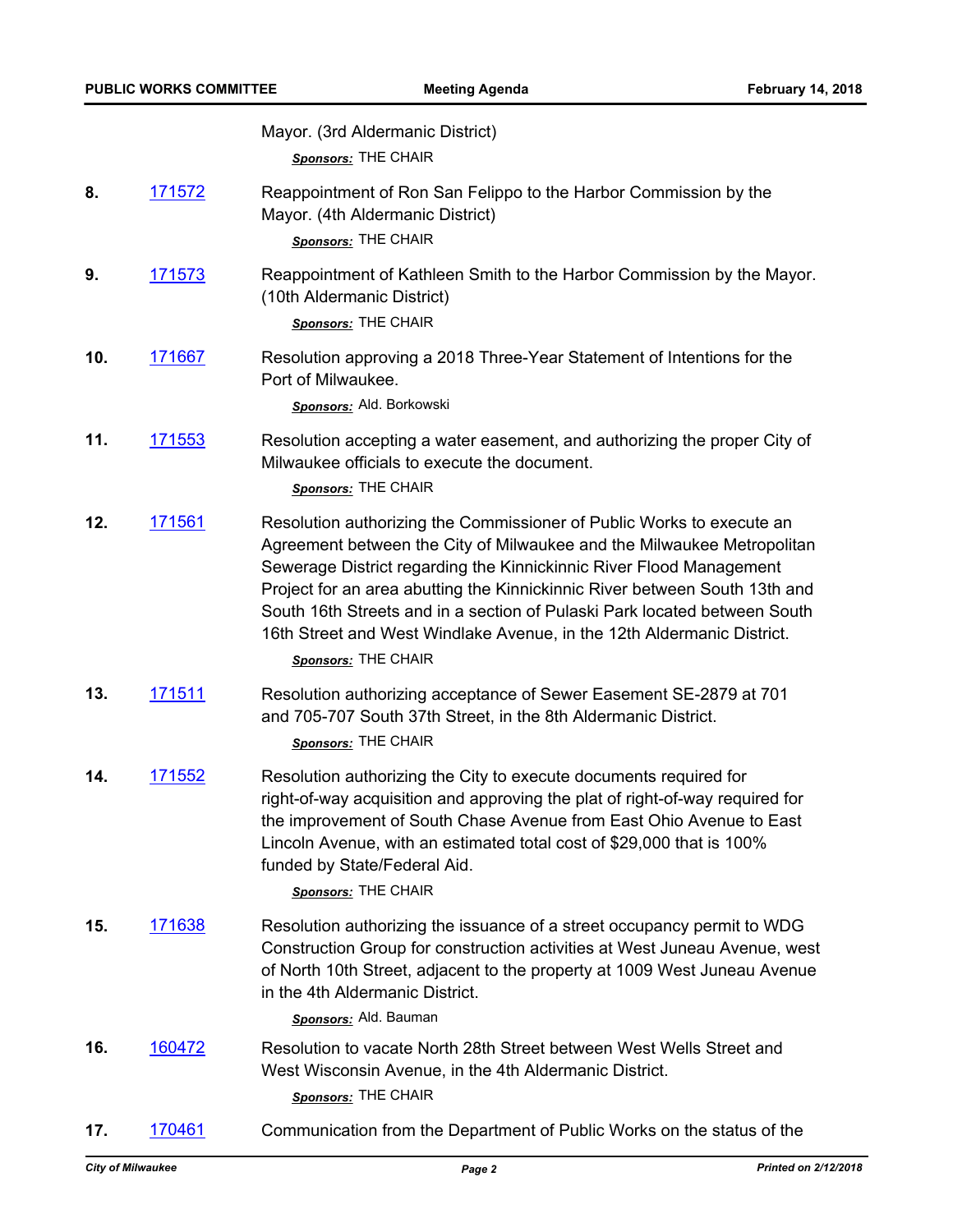Pilot Organics Collection Study.

*Sponsors:* THE CHAIR

**18.** [171037](http://milwaukee.legistar.com/gateway.aspx?m=l&id=/matter.aspx?key=46834) Communication from the Department of Public Works relating to illegal dumping.

#### *Sponsors:* Ald. Rainey

**19.** [170719](http://milwaukee.legistar.com/gateway.aspx?m=l&id=/matter.aspx?key=46472) Communication from the Department of Public Works and the Milwaukee Police Department relating to procedures for removing debris from city streets following automobile accidents.

#### *Sponsors:* Ald. Rainey

**20.** [171393](http://milwaukee.legistar.com/gateway.aspx?m=l&id=/matter.aspx?key=47231) A substitute ordinance relating to security measures for downtown parking lots or places.

*Sponsors:* Ald. Bauman

**21.** [171671](http://milwaukee.legistar.com/gateway.aspx?m=l&id=/matter.aspx?key=47542) An ordinance relating to licensing parking lots or places.

#### *Sponsors:* Ald. Bauman

**22.** [171523](http://milwaukee.legistar.com/gateway.aspx?m=l&id=/matter.aspx?key=47379) Substitute resolution relating to Milwaukee Water Works water bill lead-in-water safety inserts and dissemination of other lead-related information.

#### *Sponsors:* Ald. Zielinski

**23.** [171409](http://milwaukee.legistar.com/gateway.aspx?m=l&id=/matter.aspx?key=47250) Substitute resolution directing the Commissioner of the Department of Public Works to include a clause in all Department of Public Works' contracts prohibiting certain displays on City job sites.

*Sponsors:* Ald. Zielinski

#### **9:30 AM**

**24.** [171488](http://milwaukee.legistar.com/gateway.aspx?m=l&id=/matter.aspx?key=47337) Motion relating to the recommendations of the Public Works Committee relative to licenses.

*Sponsors:* THE CHAIR

*Detailed information relating to the contents of this file may be found by searching under this number at http://milwaukee.legistar.com/legislation.*

*Alternatively, the complete file including detailed information identifying the specific subject matters to be discussed at the meeting may be inspected at the office of the License Division, Room 105, City Hall, 200 E. Wells St., Milwaukee, 53202, Monday through Friday, between the hours of 8:15 a.m. and 4:30 p.m.*

**This meeting will be webcast live at www.milwaukee.gov/channel25.**